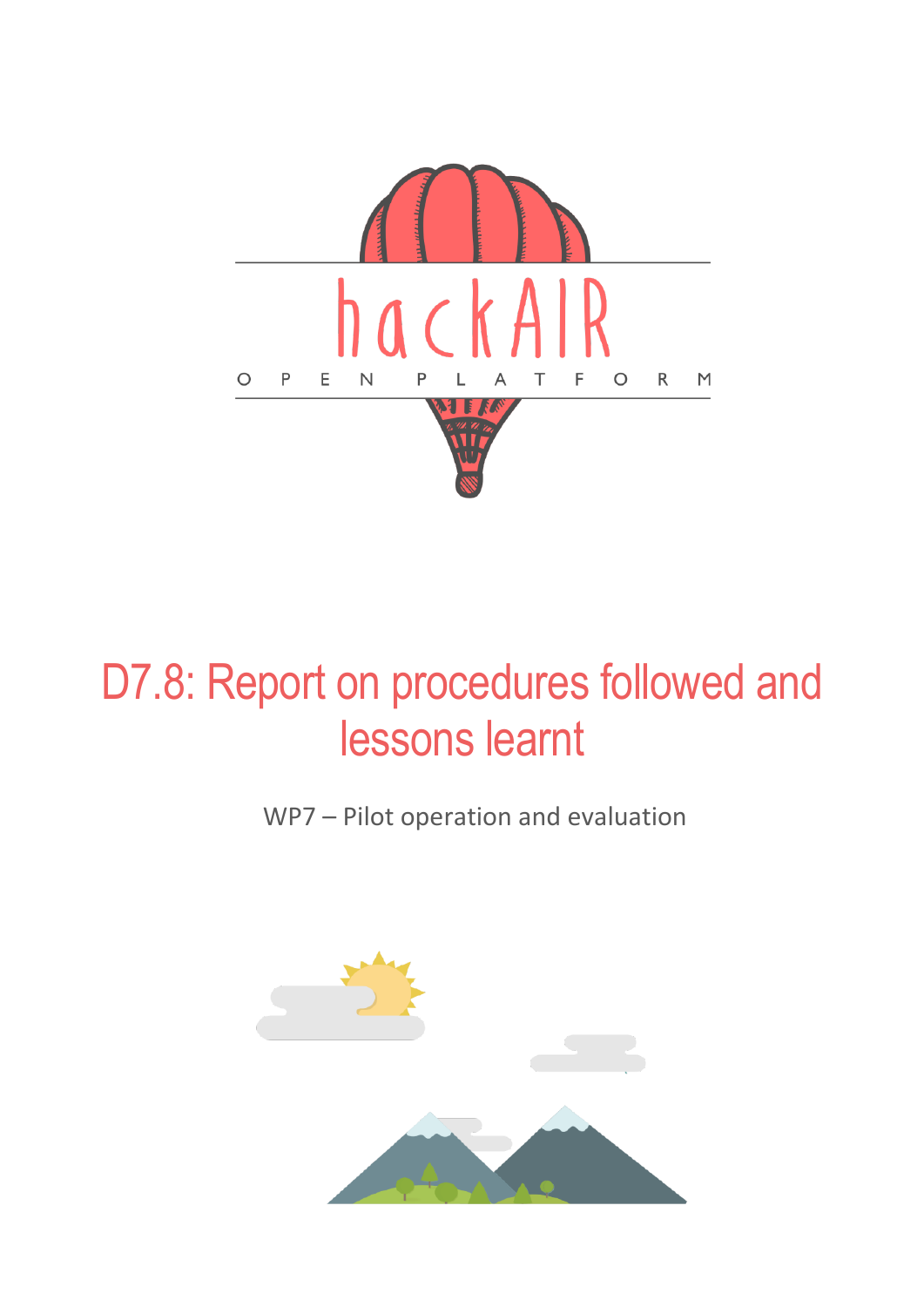#### **Document Information**

| <b>Grant Agreement Number</b> | 688363                                                                                                                                                                                                                              | Acronym            |                            | hackAIR |                 |
|-------------------------------|-------------------------------------------------------------------------------------------------------------------------------------------------------------------------------------------------------------------------------------|--------------------|----------------------------|---------|-----------------|
| <b>Full Title</b>             | Collective awareness platform for outdoor air pollution                                                                                                                                                                             |                    |                            |         |                 |
| <b>Start Date</b>             | $1st$ January 2016                                                                                                                                                                                                                  | <b>Duration</b>    |                            |         | 36 months       |
| <b>Project URL</b>            | www.hackAIR.eu                                                                                                                                                                                                                      |                    |                            |         |                 |
| Deliverable                   | D 7.8 – Report on procedures followed and lessons learnt                                                                                                                                                                            |                    |                            |         |                 |
| <b>Work Package</b>           | WP7 – Pilot operation and evaluation                                                                                                                                                                                                |                    |                            |         |                 |
| Date of Delivery              | Contractual                                                                                                                                                                                                                         |                    | 31 December 2018<br>Actual |         | 21 January 2019 |
| <b>Nature</b>                 | Report                                                                                                                                                                                                                              | Dissemination Leve |                            |         | Public          |
| Lead Beneficiary              | <b>DRAXIS Environmental SA</b>                                                                                                                                                                                                      |                    |                            |         |                 |
| <b>Responsible Author</b>     | Christodoulos Keratidis, Panagiota Syropoulou, Irene Zyrichidou (DRAXIS)                                                                                                                                                            |                    |                            |         |                 |
| <b>Contributions from</b>     | Natasa Moumtzidou (CERTH), Symeon Papadopoulos (CERTH), Stefanos Vrochidis<br>(CERTH), Marina Riga (CERTH), Polychronis Charitidis (CERTH), Markos Zampoglou<br>(CERTH), Emmanouil Krasanakis (CERTH), Yiannis Kompatsiaris (CERTH) |                    |                            |         |                 |

#### **Document History**

| Version       | <b>Issue Date</b> | <b>Stage</b> | <b>Description</b>                      | Contributor                                                                                                                                                                     |
|---------------|-------------------|--------------|-----------------------------------------|---------------------------------------------------------------------------------------------------------------------------------------------------------------------------------|
| 1.0           | 20/12/2018        | <b>Draft</b> | First table of contents                 | Irene Zyrichidou                                                                                                                                                                |
| 2.0           | 17/01/2019        | Draft        | Draft version ready for internal review | Christodoulos Keratidis,<br>Panagiota Syropoulou                                                                                                                                |
| 3.0           | 18/1/2019         | <b>Draft</b> | Internal review comments                | Natasa Moumtzidou, Symeon<br>Papadopoulos, Stefanos<br>Vrochidis, Marina Riga,<br>Polychronis Charitidis,<br>Markos Zampoglou,<br>Emmanouil Krasanakis,<br>Yiannis Kompatsiaris |
| 4.0           | 21/1/2019         | Final        | Integration of internal review comments | Panagiota Syropoulou                                                                                                                                                            |
| Nicolaithe an |                   |              |                                         |                                                                                                                                                                                 |

#### **Disclaimer**

Any dissemination of results reflects only the author's view and the European Commission is not responsible for any use that may be made of the information it contains.

#### **Copyright message**

#### © hackAIR Consortium, 2016

This deliverable contains original unpublished work except where clearly indicated otherwise. Acknowledgement of previously published material and of the work of others has been made through appropriate citation, quotation or both. Reproduction is authorised provided the source is acknowledged.



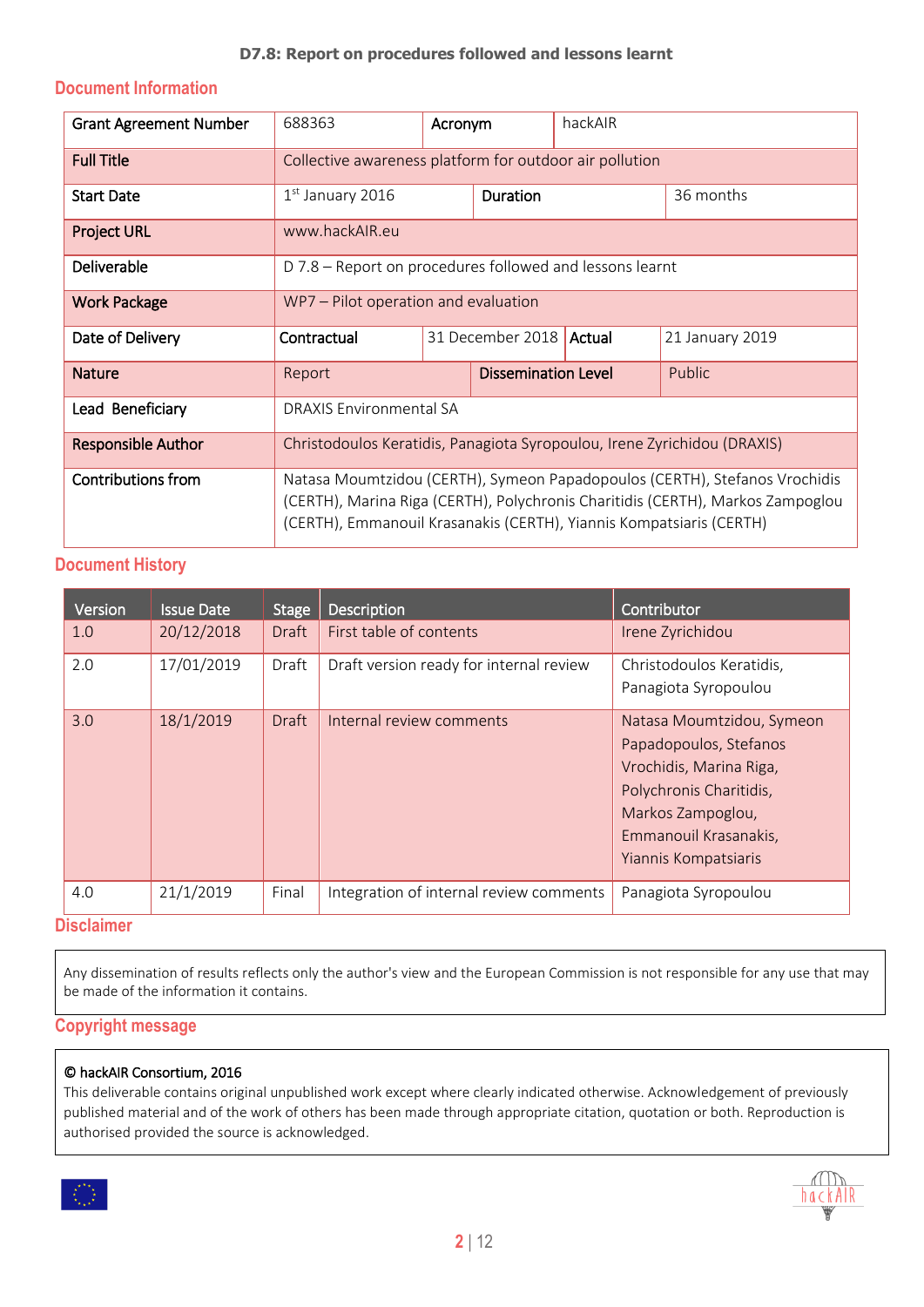### **Table of Contents**

### **Table of Figures**

|--|



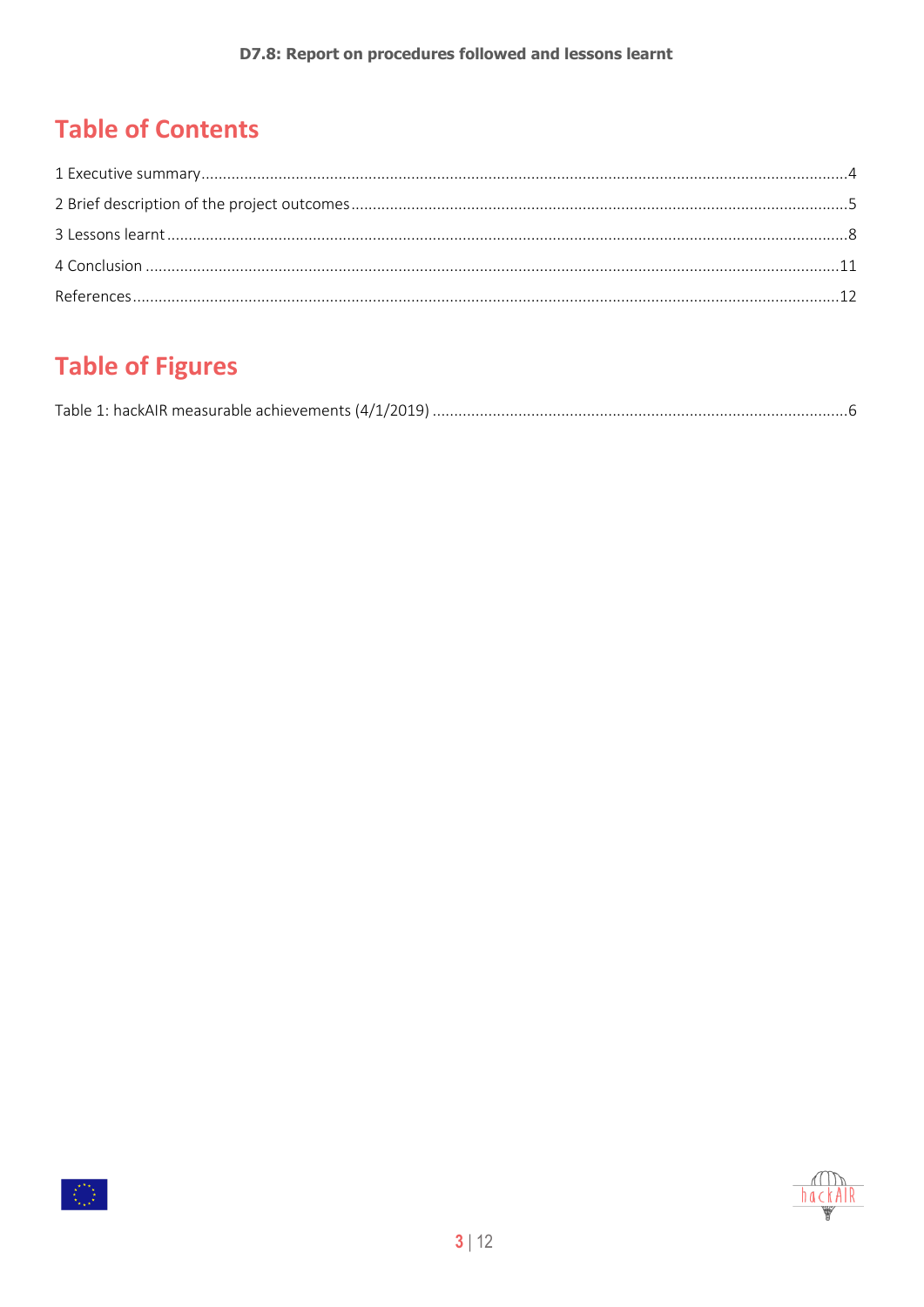### <span id="page-3-0"></span>1 Executive summary

Citizen science has becoming an effective tool for the mitigation of several and diverse problems, especially in the environmental domain. Citizen science has emerged as a broad and dynamic set of practices where citizens can now engage with, contribute towards, and direct multiple processes of scientific enquiry. When it goes to air quality, citizens can help in the rapid and low-cost collection of air quality information, filling a well-recognized gap of in-situ data. In that aspect, low-cost sensing devices, either pre-assembled or do-it-yourself kits, are a growing trend that comes to cover the inefficiency of the existing official air quality monitoring networks and satisfy the curiosity and the right of citizens to know the quality of the air they breathe.

hackAIR is a citizen science project aiming to raise public awareness about the problem of air pollution by enabling citizens and communities to have easy access to air quality data and offering them the tools to monitor local air pollution on their own. This was achieved with the development of an open web and mobile platform that aggregates air quality data from various sources and presents them to citizens as easy-to-understand indices, enables them to set up their do-it-yourself sensors and process the measurements, and estimates the air pollution levels from skydepicting photos that citizens upload to the platform or that are available in social media. The platform was pilot tested in Germany with the active involvement of the grassroot organization Friend of the Earth Germany [\(BUND\)](http://www.foeeurope.org/germany), and in Norway with the participation of health associations for almost one year.

The present document is intended for organizers of future citizen science projects to help them better design and implement their projects and achieve the best possible impact. The recommendations listed below are lessons learnt during the implementation of the hackAIR project, have been generalized to cover a wide range of citizen science activities and not only those related to air pollution, and are presented as guidelines for the readers. The ultimate guide on how to design and organize a citizen science project has been provided by the European Citizen Science Association (ECSA) on the "[Ten principles of citizen science](https://ecsa.citizen-science.net/sites/default/files/ecsa_ten_principles_of_citizen_science.pdf)", and the organizers of future citizen science projects should first advise that document. The current deliverable summarizes the experience of the hackAIR partners that may be of use for future citizen science projects.

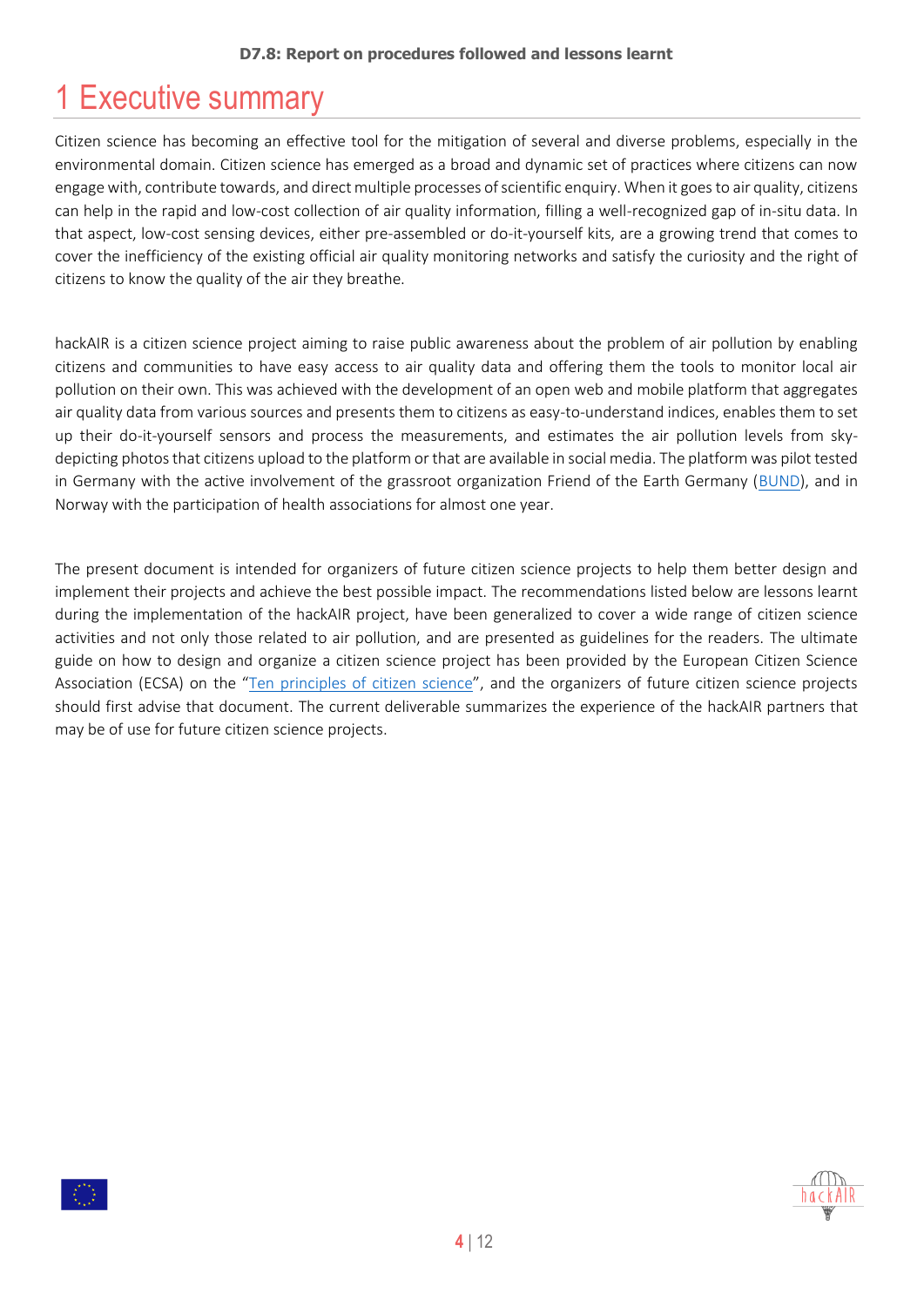# <span id="page-4-0"></span>2 Brief description of the project outcomes

hackAIR is a citizen science project that was implemented from January 2016 until December 2018 by a multidisciplinary consortium of 9 stakeholders in 5 countries.

The main aim of hackAIR was to raise public awareness about the problem of air pollution and about how each one of us could reduce their contribution to the local air pollution, while motivating at the same time citizens to act as local scientists and monitor the outdoor air quality on their own.

The tools and methodologies developed to assist the hackAIR partners achieve the abovementioned objectives are:

- Discovery techniques of air quality information from websites and social media posts
- Air quality estimation from sky photos, from webcams, available in social media, or uploaded to the hackAIR mobile app
- Specifications for the assembly of static and portable low-cost particulate matter sensors, and of lowtech "measurement" solutions
- Integration of air quality data from various sources and fusion of these results
- Activity and health recommendations based on the air quality conditions and each user's sensitivities
- Open-source web and mobile **platform** for publishing and visualizing the collected data, and providing educational material about air pollution to citizens
- Online and offline engagement tactics
- Social media monitoring tools for the identification of trends and potential ambassadors

The technical team faced several difficulties and managed to overcome them. For example, although it was expected that Instagram would be the main source of sky photos, it changed its privacy policy when hackAIR was at an early stage, not allowing to third parties to use its users' photos, so we replaced Instagram with Flickr. Other technical challenges faced were the multiple integrations with different devices, the requirement for intensive IT resources, issues with the mobile app in specific devices, necessity of SD cards that also collect the current location and timestamp so that the sensing devices are independent of a WiFi connection, etc.

Citizens (meaning potential users) were involved in the project from the stage of setting up the research question and designing the envisaged services, since the improvement of the platform and its components. They were able to send their requests for support or proposals for improvements through the project's email address and social media accounts. All issues were undergone a reality check, prioritized and, if crucial, inserted in the internal issue tracking system of DRAXIS and added to the workflow.

In the framework of the open mentality of hackAIR, the platform source code has been released on GitHub [\(https://github.com/hackair-project\)](https://github.com/hackair-project) and the collected datasets have been published on Zenodo [\(https://doi.org/10.5281/zenodo.1442608\)](https://doi.org/10.5281/zenodo.1442608) so that other developers can build on top of it. Notably, the hackAIR platform collects more than 20,000 air quality measurements per day across Europe, and additionally discovers more than 1,500 sky-depicting images shared on Flickr under a Creative Commons license that are suitable for image-based air quality estimation. In addition, an API that enables the exchange of information with the hackAIR web and mobile app was released, accompanied by thorough API documentation. The air quality data that were collected from and created within hackAIR (collection from open air quality sources, measurements from hackAIR sensing devices and air quality estimations from sky photos) were anonymized and made available in Zenodo [\(https://doi.org/10.5281/zenodo.2222342\)](https://doi.org/10.5281/zenodo.2222342) so that external researchers can further explore their usefulness and developers can deliver new services. Furthermore, the hackAIR partners provide open access to all the publishable project reports/public deliverables and the relevant peer-reviewed scientific publications through Zenodo and OpenAIRE.



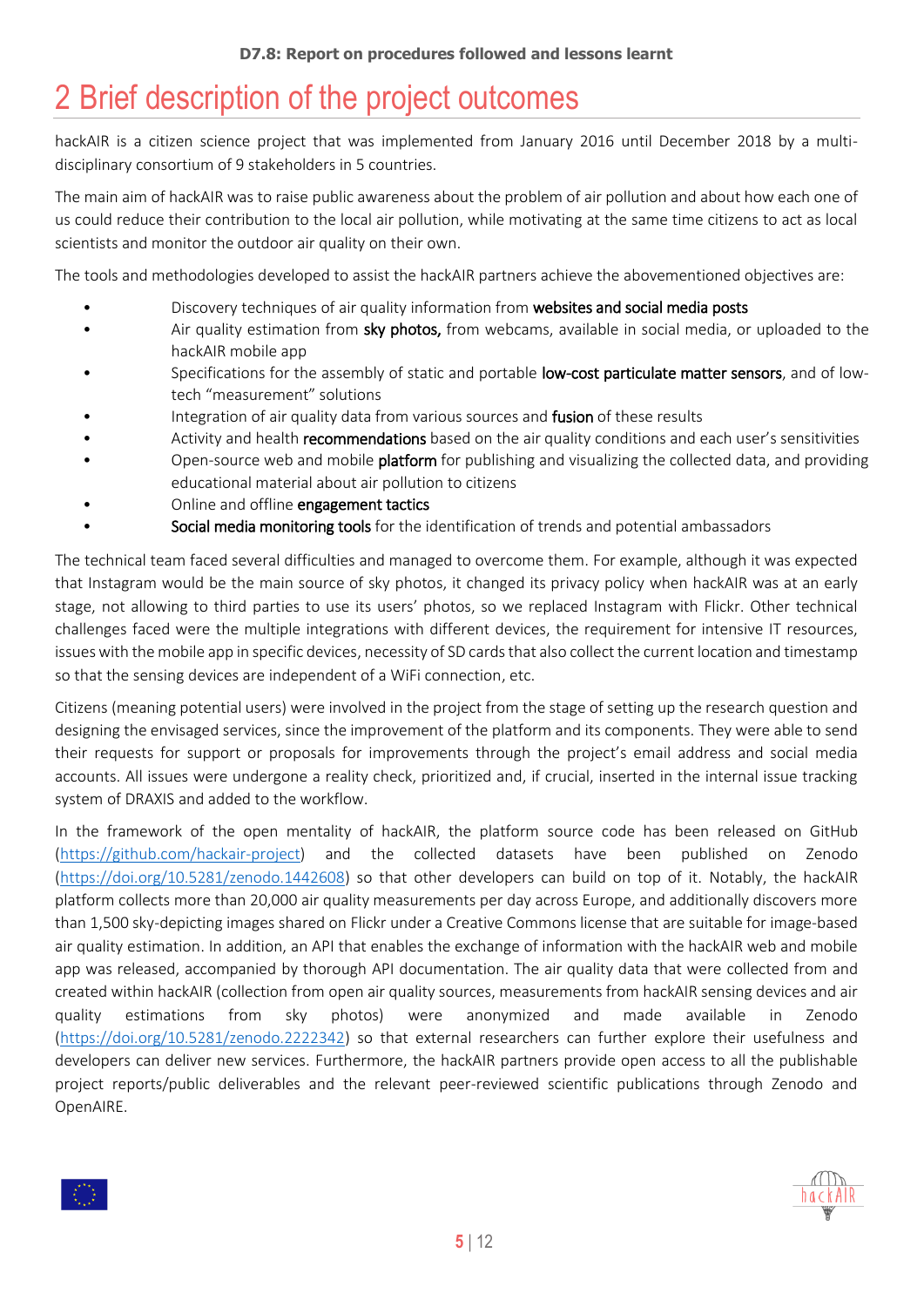The hackAIR solution was pilot tested in Germany and Norway, as planned, while pilot activities were organized also in other European countries due to the high interest of citizens all around Europe. More than 500 people participated in hackAIR workshops that had the goal to raise awareness about the project and get the people familiar with the hackAIR components. Around 3,000 people were actively involved in the project, used the hackAIR platform and provided their contributions; approximately 800 hackAIR sensors were set up by citizens and provided valuable measurements to the hackAIR community; almost 1,500 sky photos were uploaded to the hackAIR mobile app and used for air quality estimation; and more than 2,000 times hackAIR users reported how they feel the air quality through the hackAIR mobile app.

During the pilot implementation of hackAIR, wonderful user stories emerged, e.g. a user prepared a document with instructions on "how to make more sense of hackAIR sensor data", while another success story addresses an influencer who wanted to create a sensor network in Hessen, Germany on his own. All the success stories from participants in the hackAIR activities are listed in the project website [\(http://www.hackair.eu/news/\)](http://www.hackair.eu/news/) and will remain there after the project completion for inspiration for future initiatives.

Additional workshops were organized in the UK and Belgium in collaboration with the artist [Ling Tan](http://lingql.com/about/) in the framework of the [Vertigo residency](https://vertigo.starts.eu/calls/2017/residencies/pollution-explorers/detail/) programme. The aim of these workshops was to explore the correlation between citizens' subjective perceptions about air quality and measurements from the hackAIR sensors.

More information about the results from the hackAIR pilot activities can be found in the public deliverables [D7.5:](https://doi.org/10.5281/zenodo.2531130) Pilot [implementation report](https://doi.org/10.5281/zenodo.2531130) and [D7.7: Final pilot evaluation report.](https://doi.org/10.5281/zenodo.2531140)

The Table below summarizes the measurable achievements of hackAIR.

<span id="page-5-0"></span>

|                  | Success indicator                                                                                                              | Unit       | Target value | Achieved value        |  |  |  |
|------------------|--------------------------------------------------------------------------------------------------------------------------------|------------|--------------|-----------------------|--|--|--|
|                  | O1: To develop collective sensing approaches for measuring air quality                                                         |            |              |                       |  |  |  |
| 01.1             | Environmental nodes on air quality to be indexed                                                                               | Number     | $>10$        | 17                    |  |  |  |
| O1.2             | Environmental measurements to be indexed                                                                                       | Number     | >10.000      | 100,700,000 total/    |  |  |  |
|                  |                                                                                                                                |            |              | 20,000 per day        |  |  |  |
| O1.3             | Public images from social media to be used                                                                                     | Number     | 2,200        | 650,000 total usable/ |  |  |  |
|                  |                                                                                                                                |            |              | 1,500 usable per day  |  |  |  |
| O1.4             | User captured images to be used                                                                                                | Number     | 800          | 1,413                 |  |  |  |
| O1.5             | Low cost open hardware devices to be assembled                                                                                 | Number     | 300          | 834                   |  |  |  |
|                  | O2: To develop a methodology for synthesising heterogeneous air quality data collected in order to generate                    |            |              |                       |  |  |  |
|                  | meaningful information, personalised to the requirements of citizens.                                                          |            |              |                       |  |  |  |
| O2.1             | Gridded fused data improves base maps and sensor                                                                               | Normalized | <1           | Ca. 0.72              |  |  |  |
|                  | data vs independent data                                                                                                       | difference |              |                       |  |  |  |
| O <sub>2.2</sub> | Accuracy of data provided                                                                                                      | % error    | 25           | Ca. 25                |  |  |  |
| O <sub>2.3</sub> | Time response of the personalisation services                                                                                  | Number     | $<$ 10secs   | 1.600s (average)      |  |  |  |
| O <sub>2.4</sub> | heterogeneous<br>Semantically integrate<br>content                                                                             | Boolean    | <b>YES</b>   | Yes                   |  |  |  |
|                  | (environmental data, user preferences, profile)                                                                                |            |              |                       |  |  |  |
|                  | O3: To develop the hackAIR open platform for collecting, analyzing and sharing air quality measurements to                     |            |              |                       |  |  |  |
|                  | community members through web and/or mobile phones                                                                             |            |              |                       |  |  |  |
| 03.1             | Acceptance of hackAIR platform by end-users                                                                                    | %          | 80           | 78%                   |  |  |  |
| O <sub>3.2</sub> | Number of engaged individuals (in the platform)                                                                                | Number     | >300         | 834 expert users      |  |  |  |
|                  | O4: To develop and deploy strategies for increasing engagement in monitoring air pollution and encouraging<br>behaviour change |            |              |                       |  |  |  |

#### *Table 1: hackAIR measurable achievements (4/1/2019)*

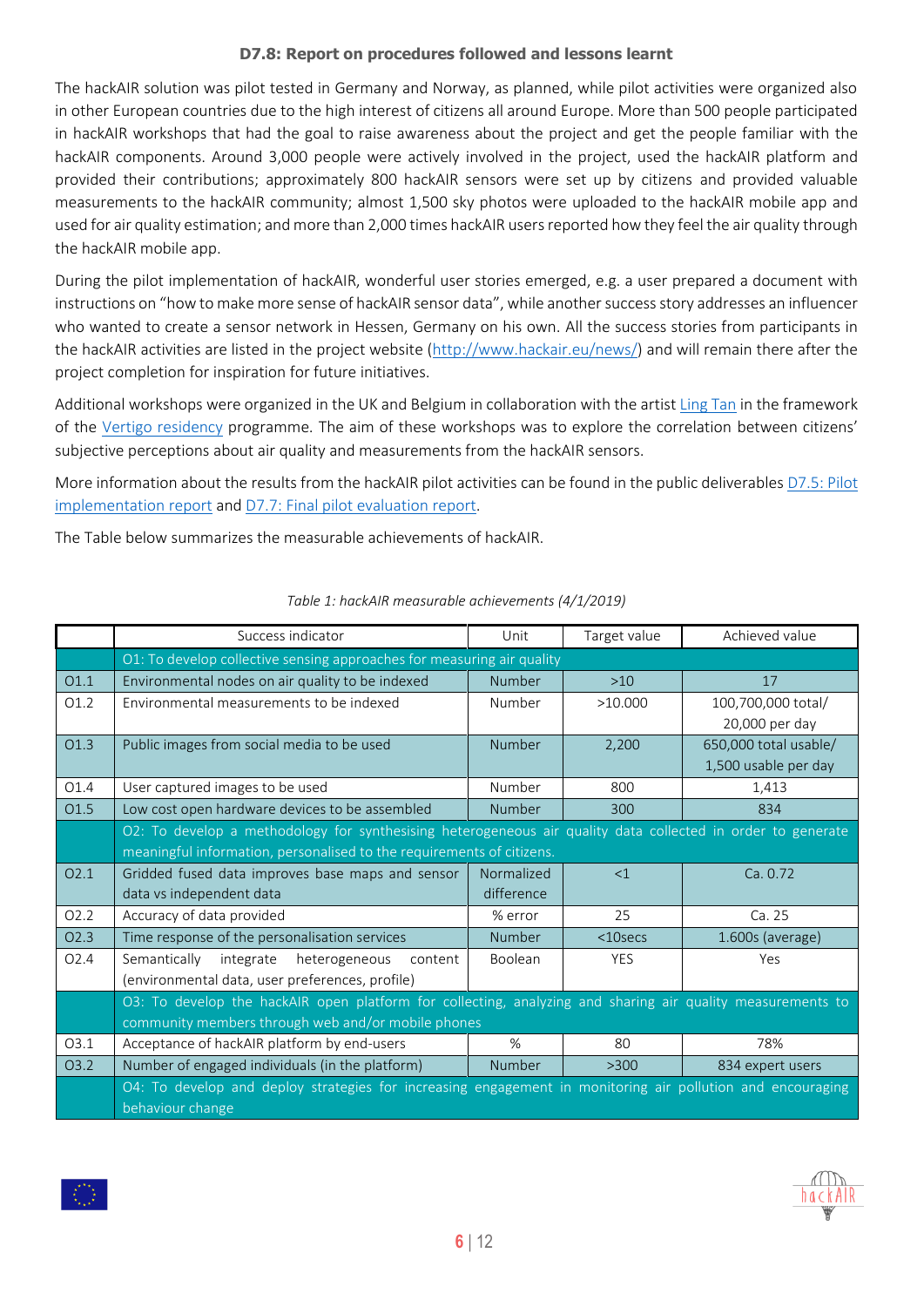| O4.1  | Number of engaged individuals (in the project<br>activities)                                                              | Number | >8,000         | 8,406                      |
|-------|---------------------------------------------------------------------------------------------------------------------------|--------|----------------|----------------------------|
| O4.2  | Reach of hackAIR messages to external communities<br>and activists organizations                                          | Number | $>35$          | 350                        |
|       | O5: To pilot test the hackAIR open platform in an operational environment, with the participation of user communities     |        |                |                            |
| O5.1  | Basic users engaged in Germany                                                                                            | Number | 5,000          | 1,708                      |
| O5.2  | Expert users engaged in Germany                                                                                           | Number | 200            | 374                        |
| O5.3  | Basic users engaged in Norway                                                                                             | Number | 3,000          | 208                        |
| O5.4  | Expert users engaged in Norway                                                                                            | Number | 100            | 130                        |
| O5.5  | User satisfaction level<br>Web platform<br>Mobile application<br>Sensors<br>Overall mean score of the hackAIR tools       | %      | 90             | 68%<br>66%<br>69%<br>67.6% |
| O5.6  | Increased awareness (perceived)                                                                                           | %      | 85             | 89%                        |
|       | O6: To assess the usability and effectiveness of the hackAIR platform, and its social and environmental impact            |        |                |                            |
| O6.1  | Effectiveness in promoting behavioural change                                                                             | %      | 80             | 71%                        |
| O6.2  | Usability of hackAIR platform<br>Web platform<br>Mobile application<br>Sensors<br>Overall mean score of the hackAIR tools | $\%$   | 80             | 69%<br>64%<br>82%<br>71.6% |
|       | O7: To effectively disseminate the project activities and results, and ensure their sustainability and exploitation       |        |                |                            |
| O7.1  | Visits to the project website per year                                                                                    | Number | 36,000         | 33,139                     |
| O7.2  | User downloads of hackAIR Application                                                                                     | Number | 8,290          | 2,909                      |
| O7.3  | Social media impressions                                                                                                  | Number | 200,000        | 722,203                    |
| O7.4  | Newsletter impressions                                                                                                    | Number | 3,000          | 10,747                     |
| O7.5  | Media- and online impressions                                                                                             | Number | 1,000,000      | 2,301,127                  |
| O7.6  | NGOs and other civil society organizations informed<br>about hackAIR                                                      | Number | 35             | 51                         |
| 07.7  | NGOs and other civil society organizations adopting<br>hackAIR platform                                                   | Number | $\overline{2}$ | $\overline{2}$             |
| O7.8  | Number of organised workshops                                                                                             | Number | $7 - 10$       | 18                         |
| O7.9  | Number of workshop participants                                                                                           | Number | 500            | 479                        |
| 07.10 | Number of meetings of network of interest                                                                                 | Number | $\overline{4}$ | 5                          |
| 07.11 | Total number of participants                                                                                              | Number | 100            | 107                        |
| 07.12 | of external<br>meetings<br>with<br>Number<br>hackAIR<br>representation                                                    | Number | 10             | 80                         |
| 07.13 | Number of hackAIR stakeholders reached in project<br>events and through the platform                                      | Number | 150            | 6,622 (events only)        |

Where:

- Ο1.1: Daily average number of sources of air quality data accessed every day (e.g. Luftdaten, OpenAQ, etc.)
- O1.2: Daily average number of air quality measurements used every day
- O2.1: The correlation between estimated values extracted from the data fusion model with observations from a set of air quality monitoring stations, given as the Pearson correlation coefficient, i.e. a number between 0 (no correlation) and 1 (perfect correlation). E.g. a correlation of 0.72.



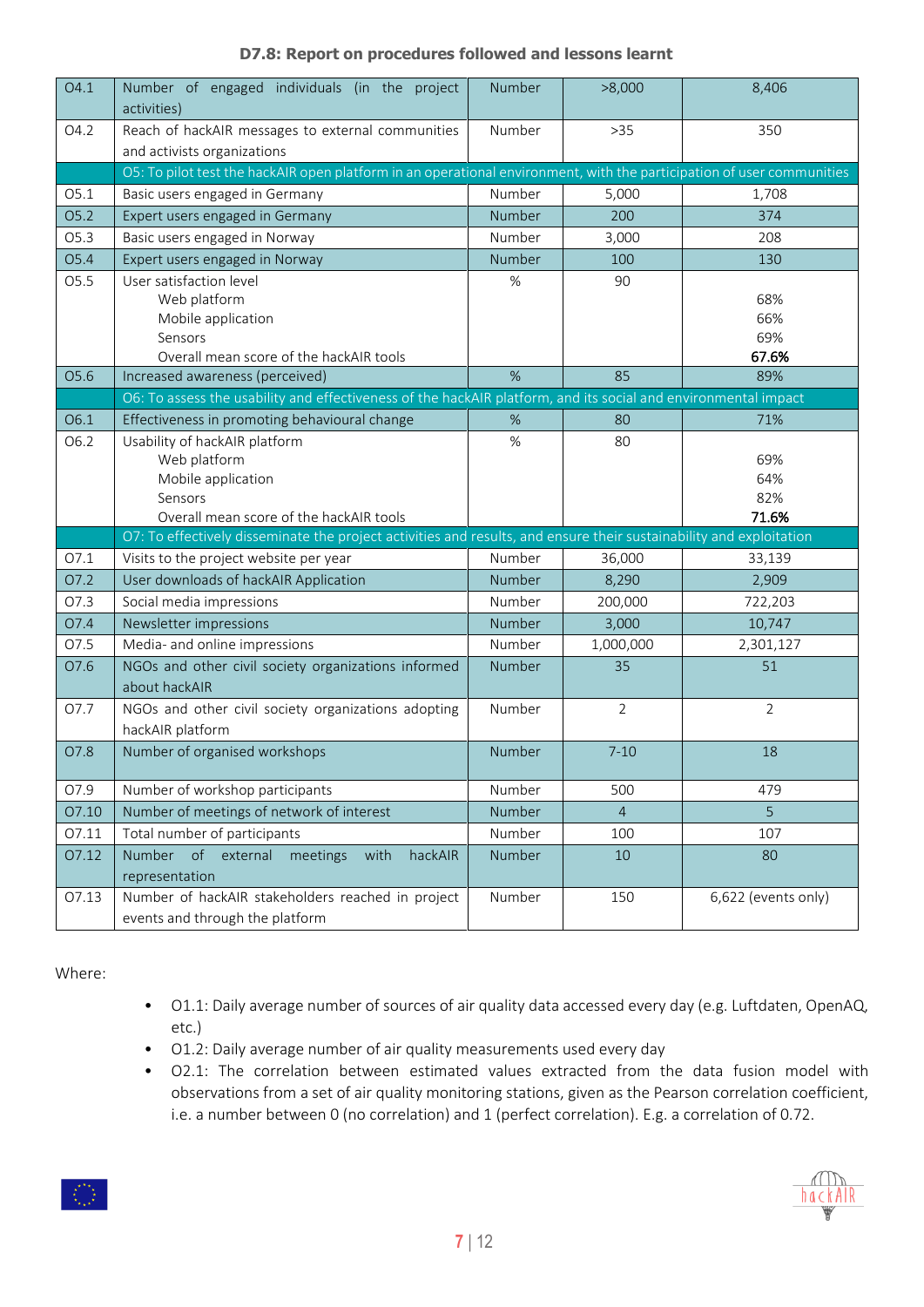- O2.2: The accuracy is measured as the fraction of correctly predicted hackAIR air quality index classes as compared to classes derived from observations acquired at air quality monitoring stations, given as a percentage. E.g. 75% correctly classified. (Note that in a previous version this was given as % error, which is just the opposite, i.e. 25%. However, I prefer to define accuracy as percent correctly classified.)
- Basic users: Those who have contributed sky photos to hackAIR without registering or those who have registered in the hackAIR platform to have access to air quality data.
- Expert users: Those who have set up a sensor that sent measurements to the hackAIR platform.

More or less all the above targets were reached except the planned number of basic users that were engaged and the envisioned number of the hackAIR mobile app downloads. The fact that the mobile app did not include all the proposed features from the very beginning of the project pilot implementation as it had to be updated to satisfy the user needs, might be an indicator for the low numbers of simple users. However, it is cumbersome to speculate about the reasons behind this, and since we do not know why people that heard about the project chose not to be engaged as basic users, we will not indulge in speculations.

## <span id="page-7-0"></span>3 Lessons learnt

The lessons learnt presented in this chapter were not deduced from a literature review, but from the experience of the hackAIR partners through the implementation of the project. A relevant questionnaire was distributed to partners by DRAXIS three months prior the end of the project, as a first attempt to aggregate best practices and overview the partners' perspectives. Later on in M34, all partners discussed these findings during a workshop within the 7<sup>th</sup> plenary project meeting in Thessaloniki. From this workshop, it was made clear that stakeholders with different roles (e.g. pilots, technical partners, etc.) may have totally different opinions. However, all these opinions should be reported to help future initiatives achieve more impact with less effort.

#### User requirements

- Successful projects are those that manage to cover their users' needs, at least partially. As a first step in the beginning of the project, you should focus your efforts on understanding the needs of your potential users and on collecting clear and concrete user requirements through co-creation activities. Obviously, it is not feasible to make them all happy, but try to match the user requirements with your initial project objectives, apply a reality check and prioritize the input you get.
- The needs of your potential participants and/or uncontrol factors may change during the project implementation. E.g. innovative technologies may emerge that are more popular among your target groups than the ones initially foreseen. You should have an agile approach and be prepared to adapt to this kind of changes.

#### User engagement

- It is, generally, easier to engage already interested user groups (e.g. environmental NGOs in the case of hackAIR), rather than people who are not even aware of the problem or deem it of low priority. If you want to be realistic, you should set low target for the user engagement as it is a challenging task.
- Try to establish synergies with relevant projects. There is the possibility that your project is not the first approach in this domain. Contact the initiators of other relevant projects and propose to join forces and share the collected data. In order for participants to use your solution instead of others it is important that you offer the most complete and advanced source of information.



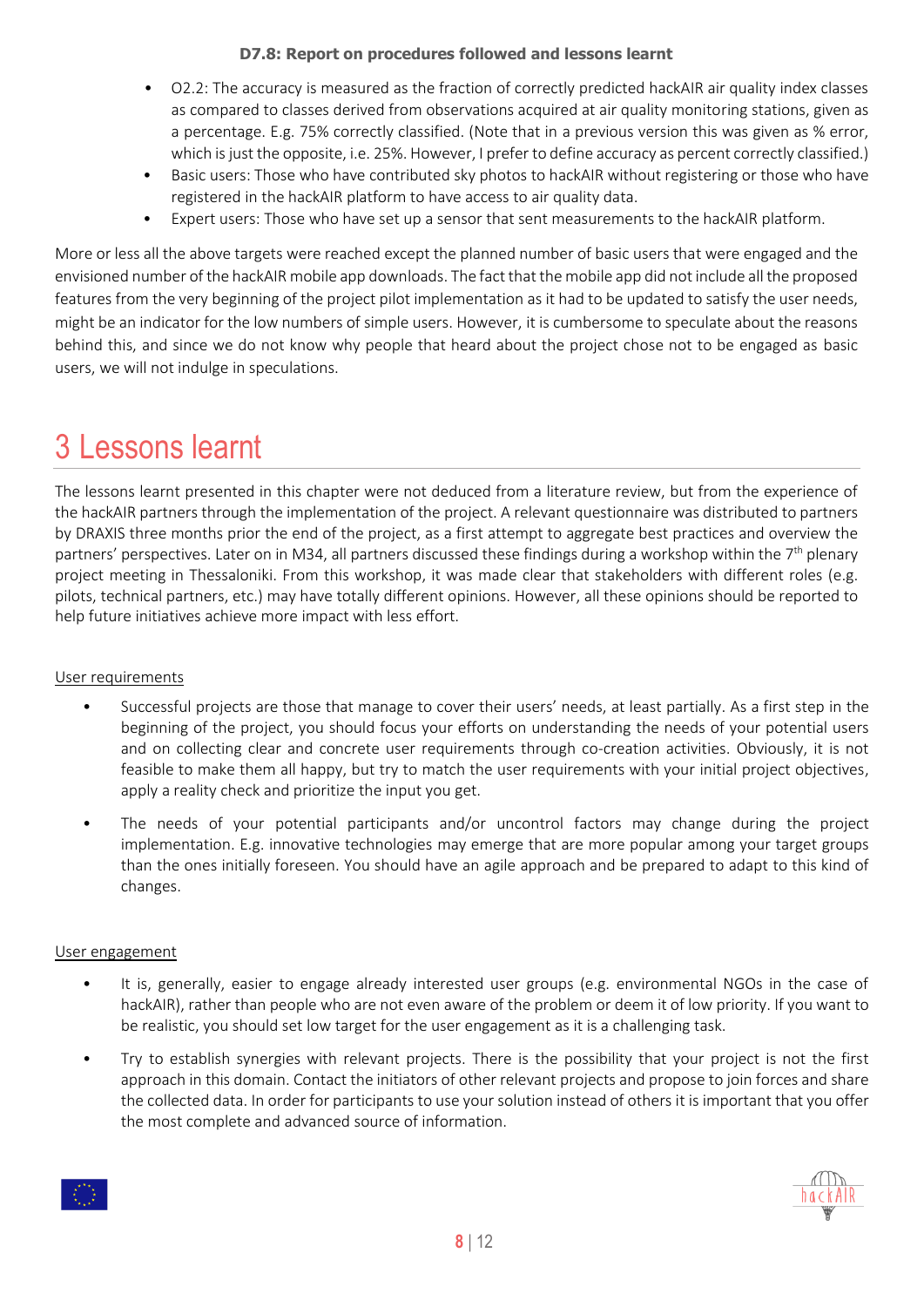- Physical workshops and in-person interaction are effective ways to engage and retain users. When organizing a physical workshop or a pilot activity with the participation of users, you should make them inclusive for different levels of skills in digital science and hardware assembly (if applicable).
- As above, users may have different literacy levels, and may not all feel that they are capable to contribute. Make sure that you hand over the necessary guidelines during each stage of the participation to enhance their sense of self-efficacy. Making participants feel part of a community will also be well received by them.
- In case that your project aims to educate participants or raise awareness on a specific topic, provide them with the necessary knowledge and the appropriate material, if applicable through a dedicated part in the platform.
- Pay attention and give time to select the colours, logos, and other graphic designs that will be used in your campaign.

#### Software & hardware development

- In case your project entails software development, try to keep it simple, with few functionalities that work perfectly. Be prepared to adjust it to new requirements during the project implementation.
- In case your project includes a platform as a citizen engagement tool, you should have in mind that people may be reluctant to join in if it requires registration and provision of personal information (even email address). Consider not requiring registration in the platform/ mobile application.
- In case you promised to offer your platform as open and reusable, you should also provide the means to give support in the different research tracks. This is even more important, when the project is not initiated by an academic partner, but by a societal stakeholder or a private company.
- In hackAIR, we initially thought that gamification would be a trigger for people to use the platform more frequently. However, the pilot implementation revealed that participants didn't want to compete with each other, but they had intrinsic motivation to contribute to the project for the common good. Gamification and leaderboards may stress the participants and lead to negative results. This conclusion refers only to the hackAIR project and may not be applicable for all kinds of citizen science projects.
- In your initial planning, allow enough time for internal testing until you go public. By delivering a non-functional "product" (either software or hardware), participants may get disappointed and abandon your project. However, this does not mean that you should wait until everything is working perfectly; you can deliver a "minimum viable product" early in the project and involve your target groups in the journey of finalizing it by clearly communicating that this is not the final version of your "product".
- In recent years, there is a growing interest from citizens on monitoring environmental conditions on their own by using easy-to-assemble hardware. Try to include hardware in your project, and use this aspect for promotional purposes. Sensors should be easy to couple with the created platform, while proper and clear instructions on how to use them should be provided to participants.
- If your project includes unofficial sensor measurements, try to validate the credibility of the data early in the project and properly communicate the results to the public. It is far better for your participants to know that the provided data are of low accuracy than not having any information about their credibility and imagining that these data totally represent the real conditions. This process will build trust among you and the participants.

#### User retention

• Ask for feedback from participants about how to improve the project. Make it easy for them to offer feedback, and accept it humbly and graciously.



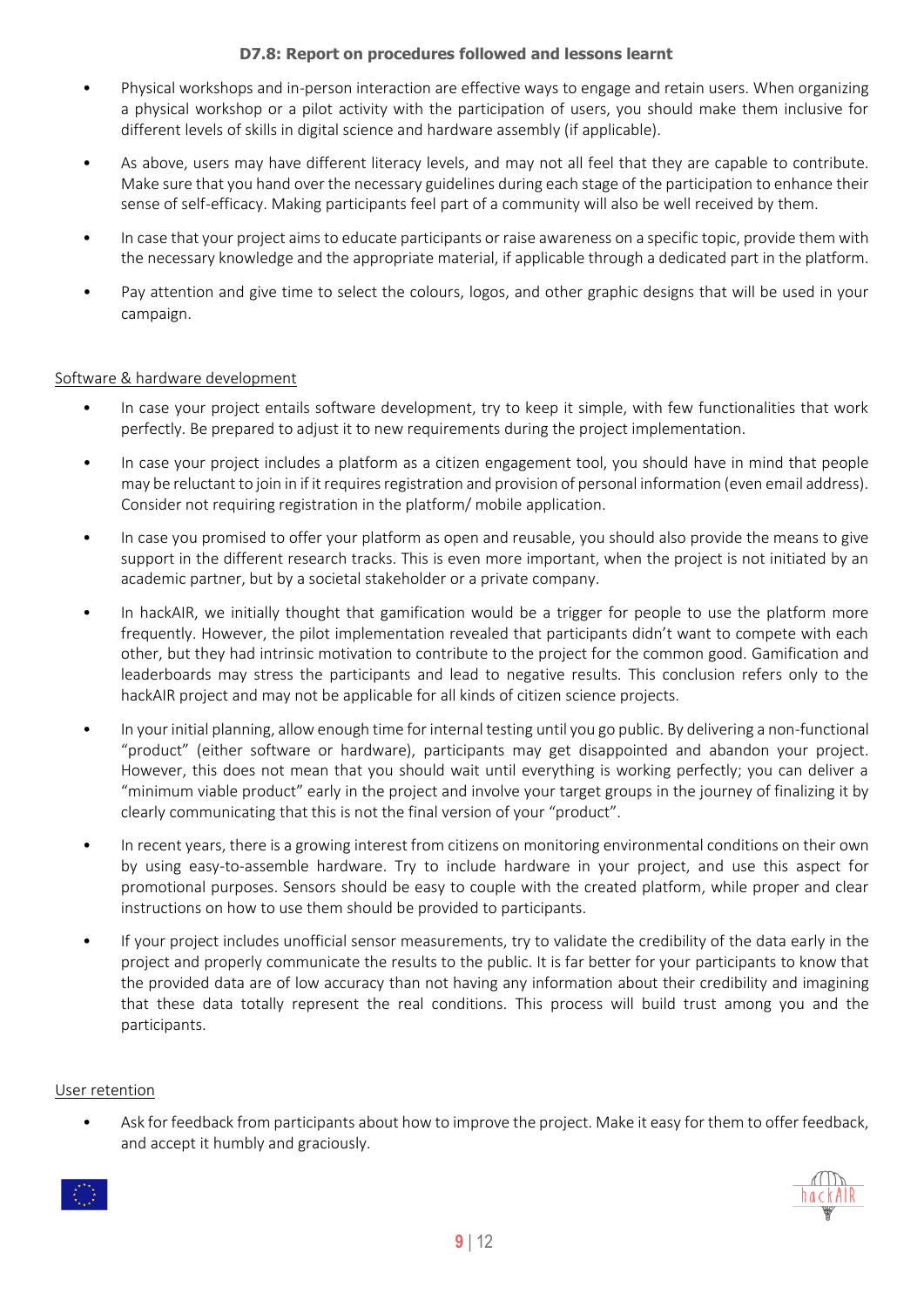- Don't underestimate the efforts you would need for user support and incorporation of their feedback. This effort is multiplied for projects that request from users to build hardware. Establish several channels through which users can directly contact you, answer as soon as you can to their requests/ proposals personally and not with automated messages, and don't forget to thank them for their interest and support. Keep in mind that this process requires a lot of time and patience!
- Quickly respond to participants about the validation results from experts of their contributions and the positive effect of their participation. Participants offer some of their free time voluntarily and by not receiving feedback about whether their contributions were of any use is quite disappointing. Try to process their contributions as fast as possible and at least let them know that you have received their contributions. This communication will make them connect more deeply and personally with the project and its objectives, and demonstrate the value of their involvement.
- Communicate regularly and repeatedly with participants about the progress of the project, its achievements and the milestones reached, and don't forget to give credits to them for these achievements. Keep the language used in this communication simple and friendly, and try to speak to participants' language.
- Identify the most active participants who can act as ambassadors, and share their stories with the public so that to inspire other people to contribute.
- Ensure transparency on how you process the data contributed by participants and how you handle personal data, if any. Especially when you use data available in social media be sure that you abide by the national, European and international rules.
- Special efforts have to be made to guarantee the quality of the obtained data and build trust with your participants. This can be reached through either controlling the quality of the data during their acquisition or subsequently after their acquisition by comparing them with reference data. The first approach requires the introduction into and training of data collection methods.
- When it comes to air pollution, people are generally more interested to know the air quality at a very local level, e.g. outside their home/ work/ school, etc. You should be very careful to communicate the severity of the problem according to the provided air quality scale, as people may misunderstand the message.
- Be careful what recommendations you provide to participants by considering all the possible health, social, and ethical aspects. For example, it may be better to exercise in a polluted environment than do not exercising at all. Thus, try not to be very strict.
- Involving independent experts in your project can raise the credibility of the used methodologies and the produced results.

#### Sustainability

- Concerning the sustainability of your project, consider the re-usage of the created data from other initiatives or the research community. Make them open and easily accessible accompanied with the appropriate instructions.
- Embrace multi-disciplinarity within the team that implements the project and leverage the potential.
- Don't forget to publicize the scientific results and made them available to the research community. The general objective of all the citizen science projects is to help the professional scientists.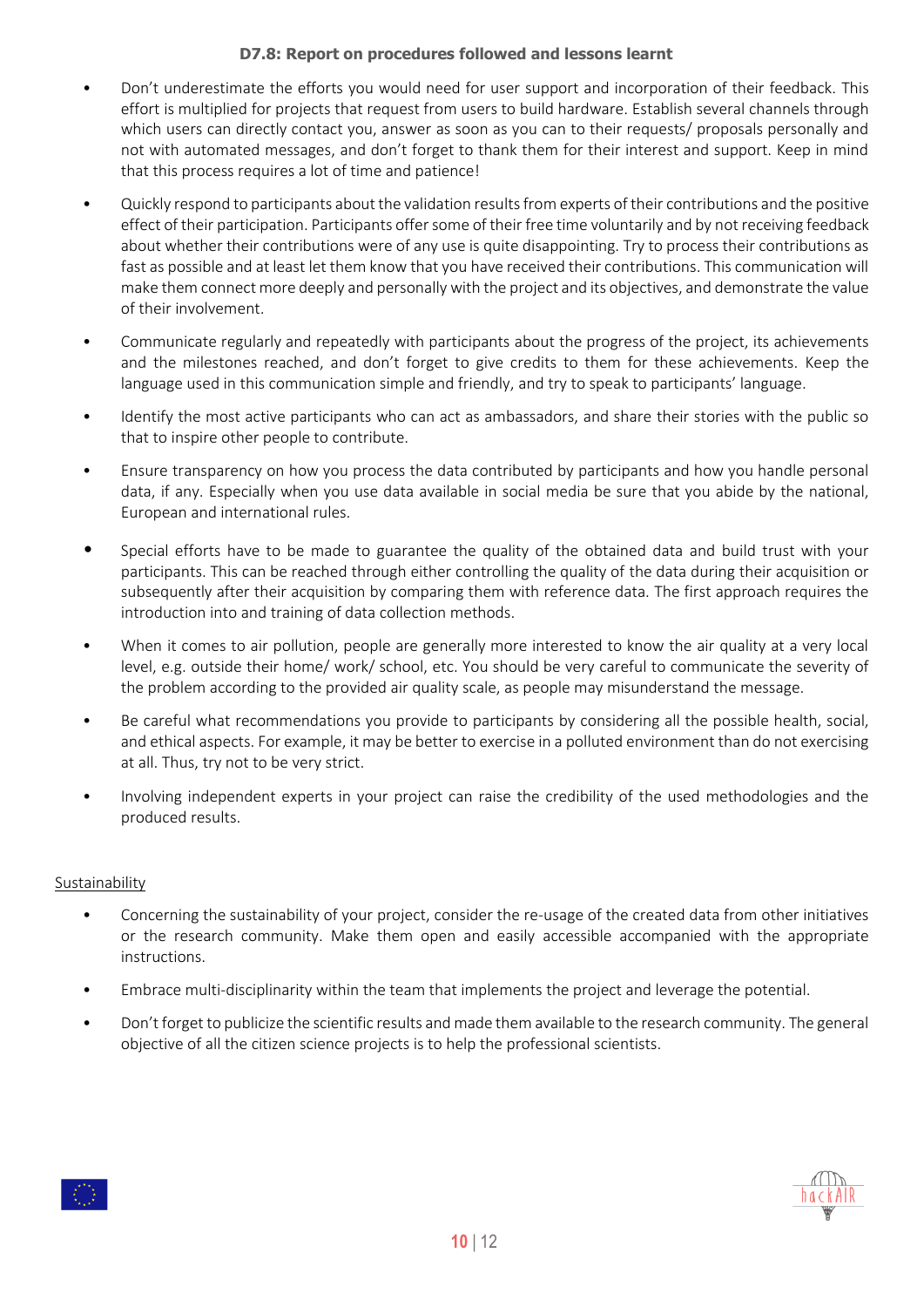### <span id="page-10-0"></span>4 Conclusion

Organizing and implementing a successful citizen science project is not an easy task, although there have been implemented numerous citizens science projects in the past that publicized recommendations on how to achieve high involvement of participants. hackAIR was one from several citizens science projects in the domain of air pollution, and it successfully managed to engage more than 8,000 citizens all around Europe in the wider project activities.

The current document summarizes some lessons learnt from the hackAIR partners during the project implementation and aims to assist future initiatives to achieve their goals with less effort by capitalizing the experience gained within hackAIR. The main conclusion of this document is that future citizen science projects should target first on groups of people who are already concerned about the problem that the project addresses. These people could act as ambassadors and motivate others to be actively involved in the project. All participants, however, should feel that their contributions are valuable, thus they should receive regular feedback about how their contributions help the community and researchers. Establishing synergies with relevant initiatives is another effective way to collect high volumes of data and save resources. For more information about the project outcomes, the public deliverables of hackAIR would be available in the project's website even after the end of the project.